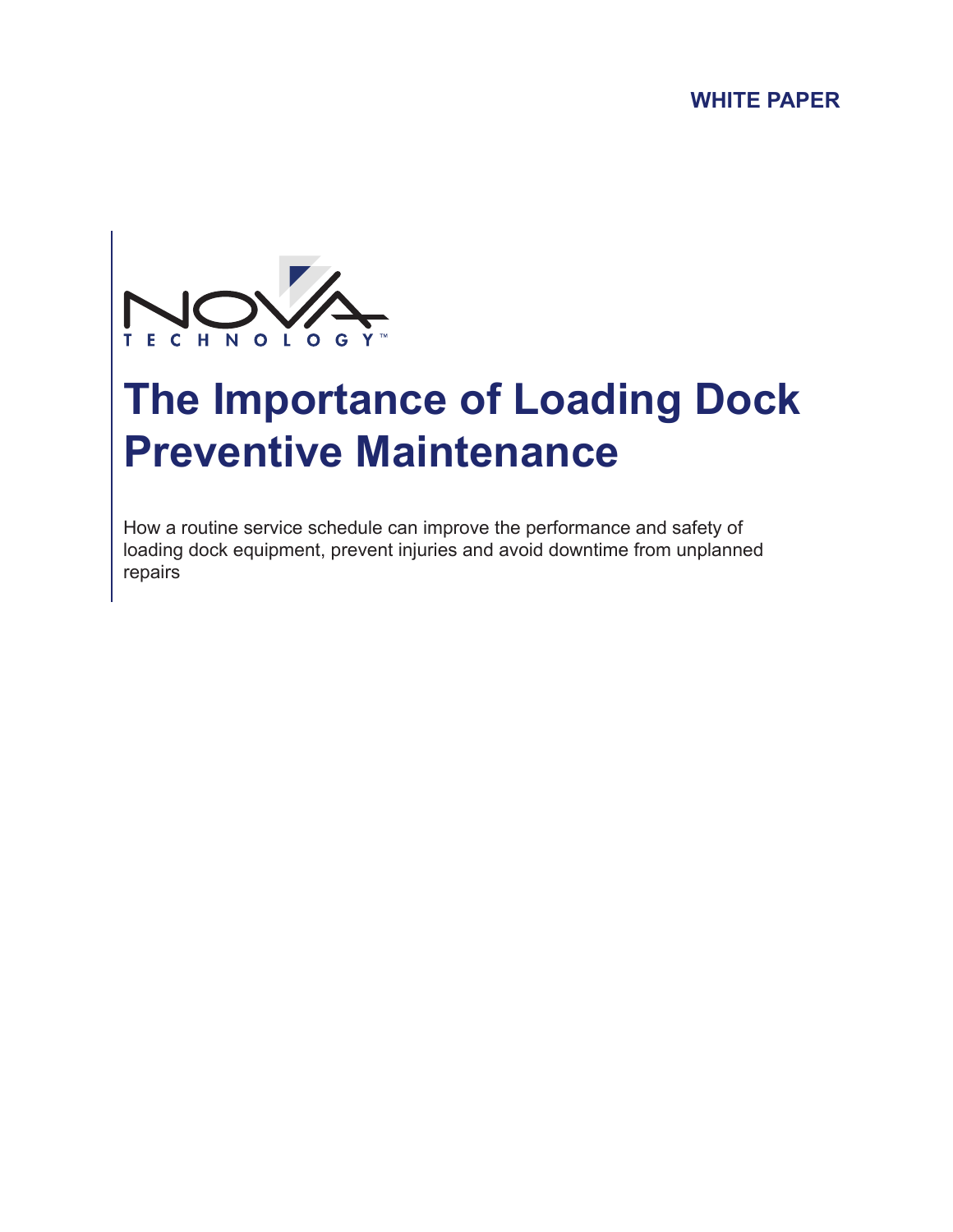

# **CONTENTS**

| <b>Introduction</b>                                                                                                                                                                      | $\overline{2}$ |
|------------------------------------------------------------------------------------------------------------------------------------------------------------------------------------------|----------------|
| <b>Maintenance Overview and OSHA Recommendations</b><br>A proactive approach to maintenance that can help prevent workplace<br>injuries, downtime and inflated repair costs.             | 3              |
| <b>Economic Benefits of Preventive Maintenance</b><br>How establishing a consistent practice of routine service can improve safety<br>and the performance of equipment at your property. | 4              |
| <b>Inspection Checklist</b><br>What criteria to consider when examining dock levelers, vehicle<br>restraints and seals/shelters to identify and assess potential hazards.                | $\overline{7}$ |
| <b>Key Takeaways</b><br>How planned maintenance can extend equipment life, reduce your risk<br>of downtime, avoid costly repairs and improve workplace safety.                           | 8              |
| <b>About NOVA Technology</b>                                                                                                                                                             | 9              |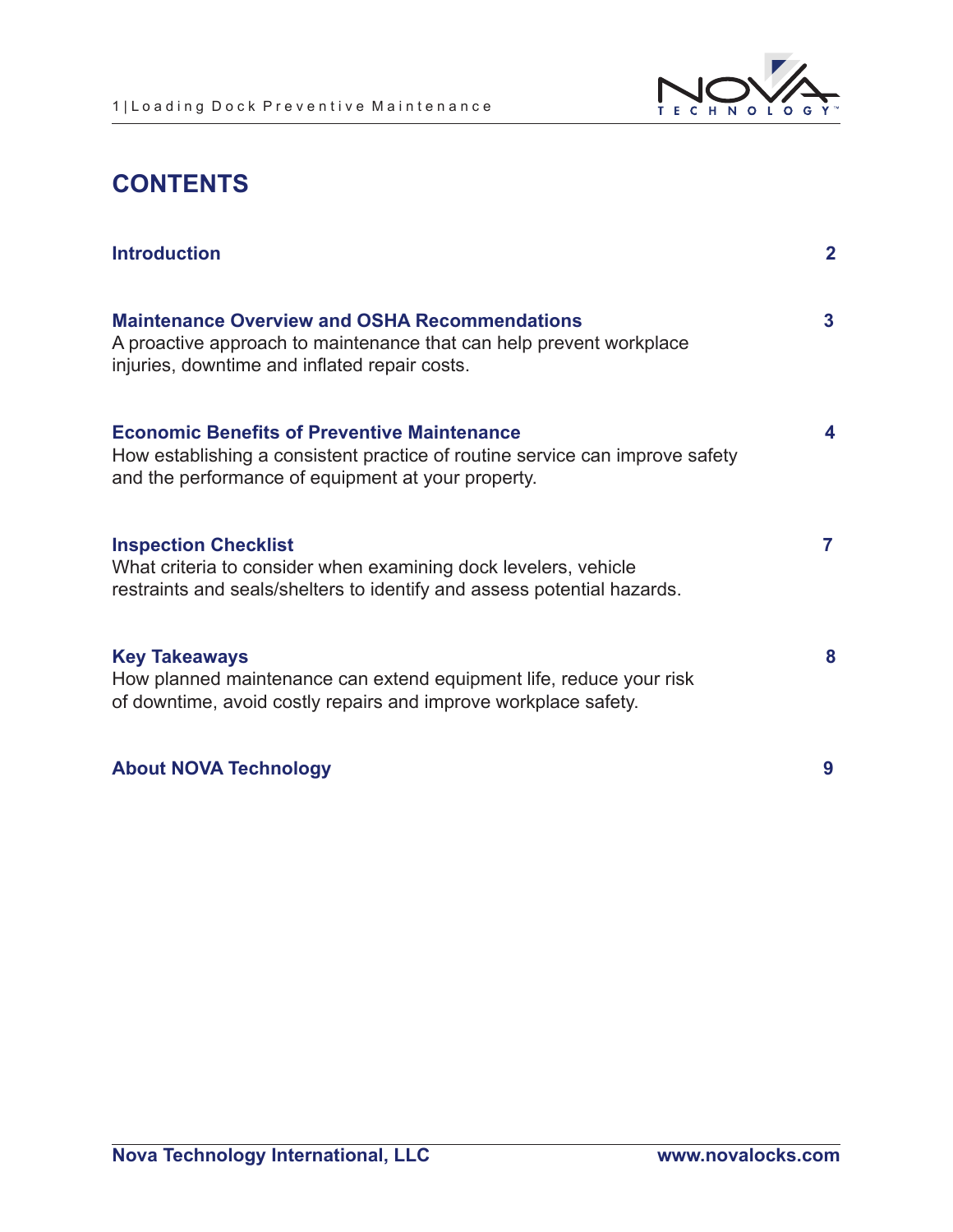

#### **Introduction**

Although it may be tempting for facility managers to save a few dollars and a bit of time by skipping out on regular equipment lubrications and tune-ups, equipment failure and unplanned downtimes can increase a company's risk of personal injury and incur greater costs with lost productivity and substantial repairs or replacements. Regular maintenance at the loading dock can not only help prevent workplace accidents but can also help eliminate major repair costs, improve productivity and increase overall profitability.

In this white paper, we will examine how OSHA outlines preventive maintenance as a form of hazard control to prevent injuries and an employer's responsibility to keep equipment in good, functioning condition. We will also discuss the economic and safety benefits that preventive maintenance provides to industrial facilities over reactive maintenance and compare the costs of planned service and repairs against running equipment to the point of failure and replacement. We will go over the criteria needed for a successful preventive maintenance program and what factors to consider and actions to perform when evaluating dock levelers, vehicle restraints and seals/shelters so you can better assess potential hazards and identify issues early on to avoid emergency repairs or full-scale replacements at loading docks.

Loading dock equipment is designed to improve safety and efficiency during the material handling process, and it is important to invest in these critical assets to keep workers safe, enhance business operations, reduce costs and increase compliance with laws and regulations. By establishing a plan for scheduled maintenance, facilities will see numerous long-term benefits, such as improved work conditions and safety for employees, a decrease in unplanned equipment downtime, longer equipment life, fewer interruptions to productivity and better equipment efficiency. With an effective checklist, facility managers and technicians can inspect loading docks and evaluate the performance of dock levelers, vehicle restraints and dock seals or shelters to address potential hazards or defects promptly and prevent avoidable incidents.

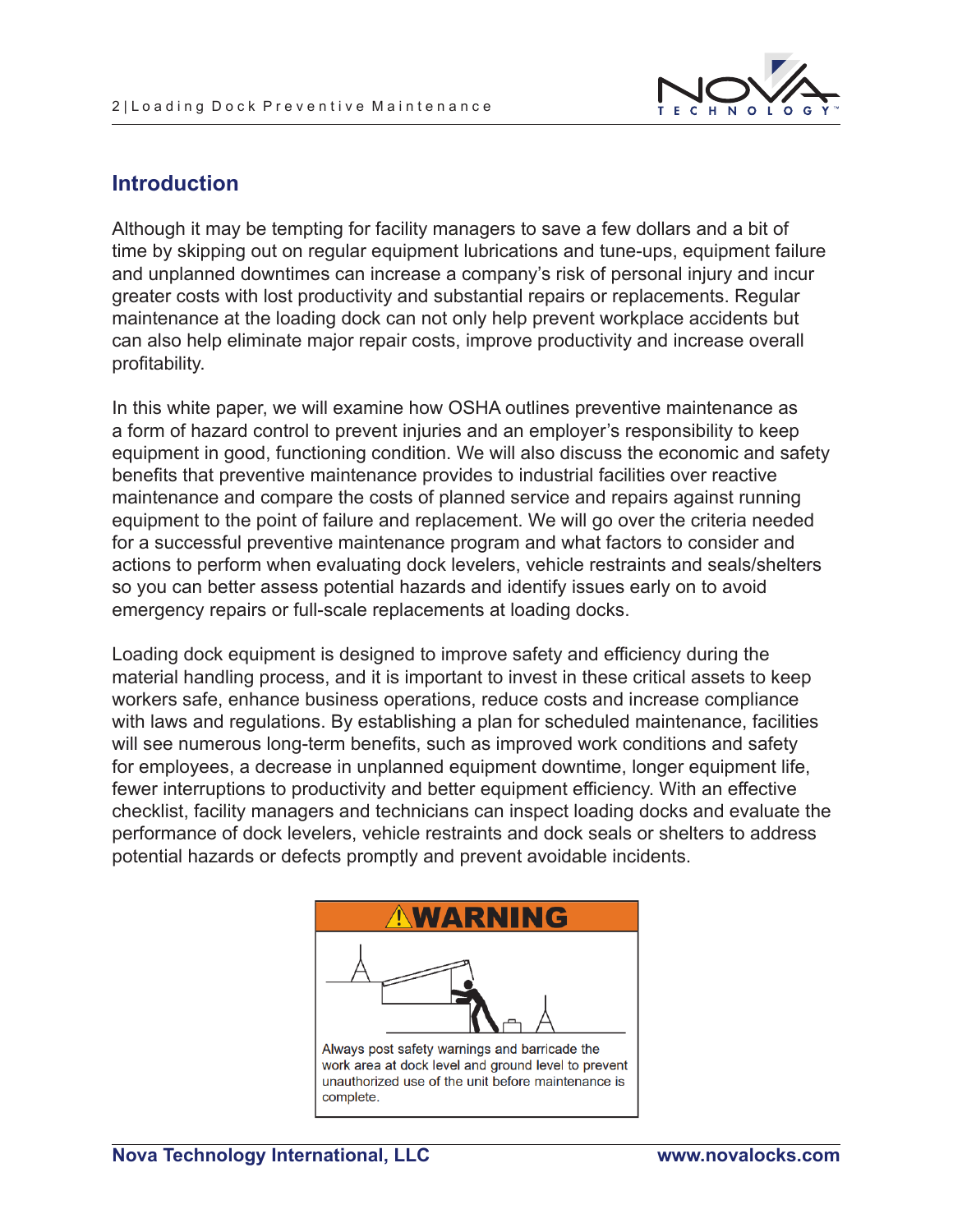

#### **Maintenance Overview and OSHA Recommendations**

There are two main types of maintenance strategies used at loading docks: reactive and preventive. These are distinct approaches to equipment upkeep and have separate benefits and drawbacks. Reactive maintenance occurs only after something breaks, needs repairs or a worker gets injured, which can result in unexpected dock downtime, costly emergency repairs and fees or medical expenses. In contrast, preventive maintenance is run on a timely schedule that helps identify possible issues before a failure occurs or issues become hazardous. If a piece of equipment is noted to be weak, strained or needs servicing, the facility has time to plan and adjust business operations around that dock while maintenance is underway. Preventive maintenance aims to keep equipment in good working condition to reduce large-scale repairs, prevent injuries and reduce unplanned delays to productivity or dock use.

Aside from methodology, reactive and preventive approaches also differ in terms of cost. Reactive approaches defer all maintenance and instead allow equipment to run to the point of failure and the total unit needs to be replaced. This allows facilities to avoid all annual maintenance costs and only pay for major replacements and new equipment. However, running equipment to the point of failure can cost up to 10 times as much as a regular maintenance program and every \$1 worth of maintenance deferred could quadruple to \$4 in capital renewal costs later on.<sup>1</sup> Unlike the reactive approach, preventive maintenance has upfront costs for inspections and small repairs, but usually avoids large expenses or full replacements. Some costs associated with preventive maintenance include more man-hours needed for technicians to perform regular inspections or small repairs and adjustments throughout the year. However, the benefits of planned maintenance, including optimized equipment performance, increased productivity, safer working conditions for employees, fewer interruptions to business operations and following manufacturer requirements for warranty coverage, quickly outweigh the upfront costs.

The Occupational Safety and Health Administration (OSHA) considers preventive maintenance as a form of hazard control that can help prevent injuries. OSHA guidelines aim to ensure that safety equipment remains effective and prevents new hazards from developing because of malfunctioning non-safety equipment. At minimum, a good maintenance system should include written instructions for regular inspections of equipment with documentation of the date, time and type of equipment inspected, as well as who carried out the inspection. OSHA also notes the manufacturer's recorded maintenance must be followed, and any malfunctioning or inefficient equipment must be replaced immediately.<sup>2</sup> In addition to these guidelines, the Occupational Safety and Health Act (OSH Act) of 1970 is a US labor law that entitles workers to a safe workplace and requires employers to keep workplaces free of known health and safety hazards, including machines and equipment that are unsafe.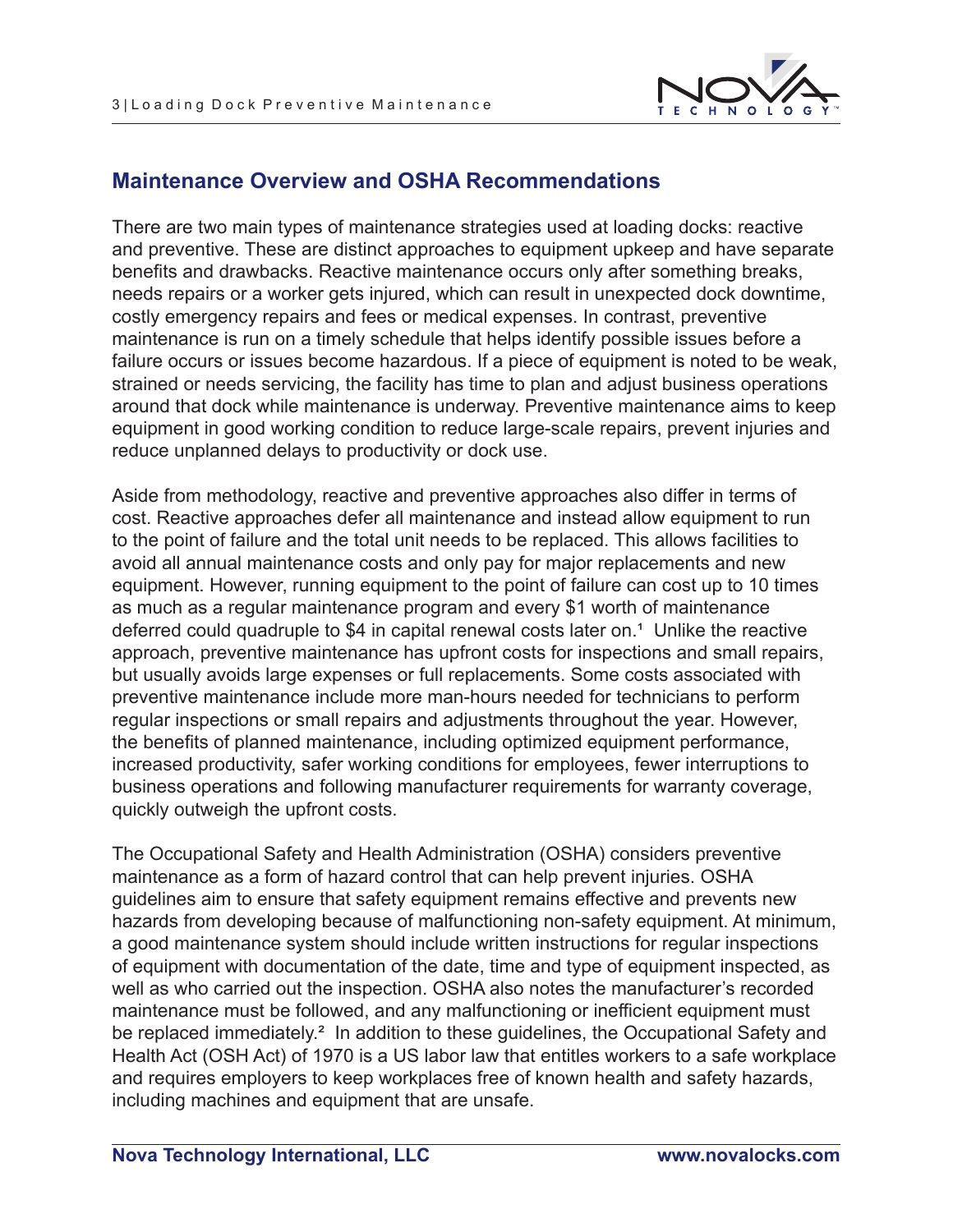

OSHA recommends inspecting the workplace regularly for safety hazards. By setting aside time to regularly inspect the workplace for hazards, employers can help identify shortcomings so they can be addressed before an accident occurs.<sup>3</sup> OSHA recommends that employers conduct regular inspections of all equipment, document inspections to verify that hazardous conditions were corrected, use checklists to highlight and prioritize concerns to look for and follow all routine preventive maintenance practices of equipment, facilities and tools to help prevent incidents due to equipment failure.

Employers and facility managers must remember that laxity in terms of maintaining tools, equipment and the overall workplace can be dangerous and even criminal if it breaks federal labor laws like the OSH Act. Although it may be tempting to skip routine inspections or avoid minor repairs to save a small amount of money initially, an unsafe workplace can cost more in the long run in terms of employee injuries, loss of productivity, fines and total equipment replacements. In the next section, we will discuss the economic benefits of preventive maintenance and how consistent, planned service can improve the overall safety and performance of equipment at your facility.

## **Economic Benefits of Preventive Maintenance**

While there is no way to pinpoint an exact budget for your maintenance program, you should anticipate allocating more man-hours towards servicing equipment and an increase in costs incurred from parts and items needed for routine adjustments and maintenance. In order to sustain a consistent strategy, some larger facilities may require additional staff on hand or an increase in service visits from external technicians. Keeping maintenance workers on a scheduled basis can help reduce overtime costs and routine tune-ups can prevent large-scale and costly replacements. Not only is it more cost-effective, but preplanned and preventive approaches can also increase safety for workers. Up to 30% of all manufacturing deaths are related to maintenance activity, and various fatality records show how dangerous maintenance at loading docks can be if done improperly or staff is unfamiliar with maintenance procedures.<sup>1</sup>

In 2004, two maintenance workers in California were killed while replacing the steel plate on a dock leveler when it fell and crushed them. Upon investigation, it was found that the manufacturer-recommended maintenance procedures had not been followed and it was unclear if the employees had received any training specific to dock levelers.<sup>4</sup> In 2017, an employee in Nebraska suffered fatal injuries when he was struck by a dock leveler that was undergoing maintenance. It was determined that the employer knowingly failed to comply with legal safety requirements, acted with indifference to employee safety and did not conduct an annual periodic review of maintenance procedures, which was a contributing factor that resulted in the death of the employee. While releasing details of this case, OSHA stated that employers are required to use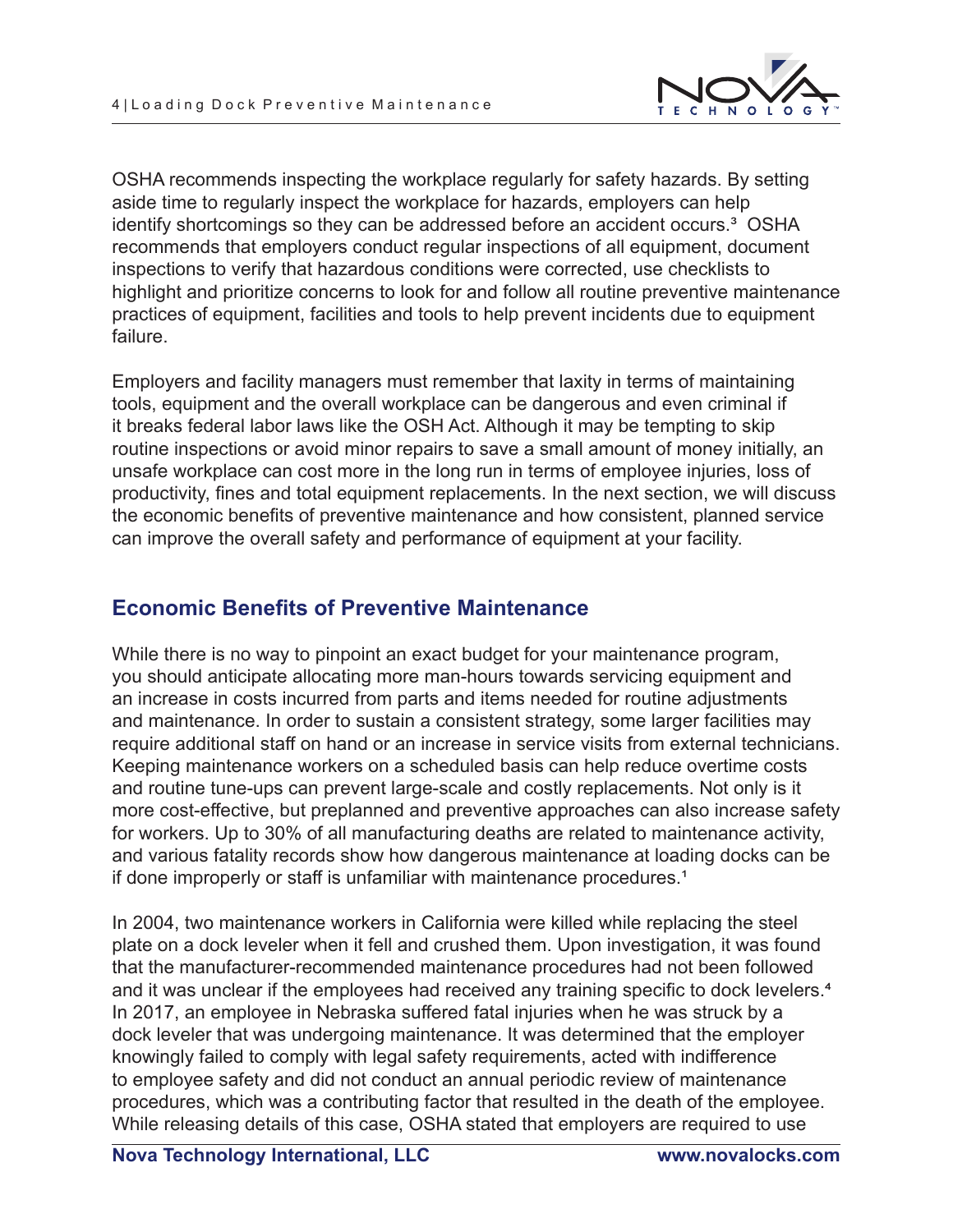



*Always follow manufacturer-recommended safety procedures when conducting loading dock maintenance*

appropriate hazard controls, such as more frequent maintenance practices and training, to ensure employee safety and prevent similar fatalities.<sup>5</sup>

Beyond the physical and emotional impacts of workplace accidents, the National Safety Council estimates that the average cost of a worker's death is \$1,220,000.⁶ However, the total can be even greater if an employer is found guilty of violating safety laws. In the case above from Nebraska, OSHA determined that the employer knowingly failed to comply with legal safety requirements and acted with indifference to employee safety. The employer was issued six serious safety violations totaling \$188,454 and the majority of that amount was for repeated offenses and laxity towards employee safety that was deemed willful.<sup>5</sup> With 25% of all industrial accidents occurring at loading docks, employers must keep safety and non-safety equipment functioning properly and in good working condition to help limit employee hazards.<sup>7</sup> When combining the dangers of industrial maintenance with the inherent dangers of material handling areas, it is no surprise that a recent survey found that 80% of maintenance personnel prefer regularly scheduled preventive maintenance over other maintenance strategies.<sup>8</sup>

In addition to being safer and the preferred choice of maintenance workers, preventive maintenance is also a smarter investment for loading dock assets. Only 10% of industrial equipment ever actually wears out, meaning the vast majority of mechanical failures are avoidable.<sup>1</sup> If companies do not keep equipment in good working condition, there is a high likelihood that its life will be shortened drastically, with docks having to undergo large-scale replacements instead of smaller periodic repairs. In order for warranty claims to be honored, manufacturers also require that the equipment is maintained according to their recommendations, including periodic lubrication, adjustment and inspection. Reactive and other poor maintenance strategies not only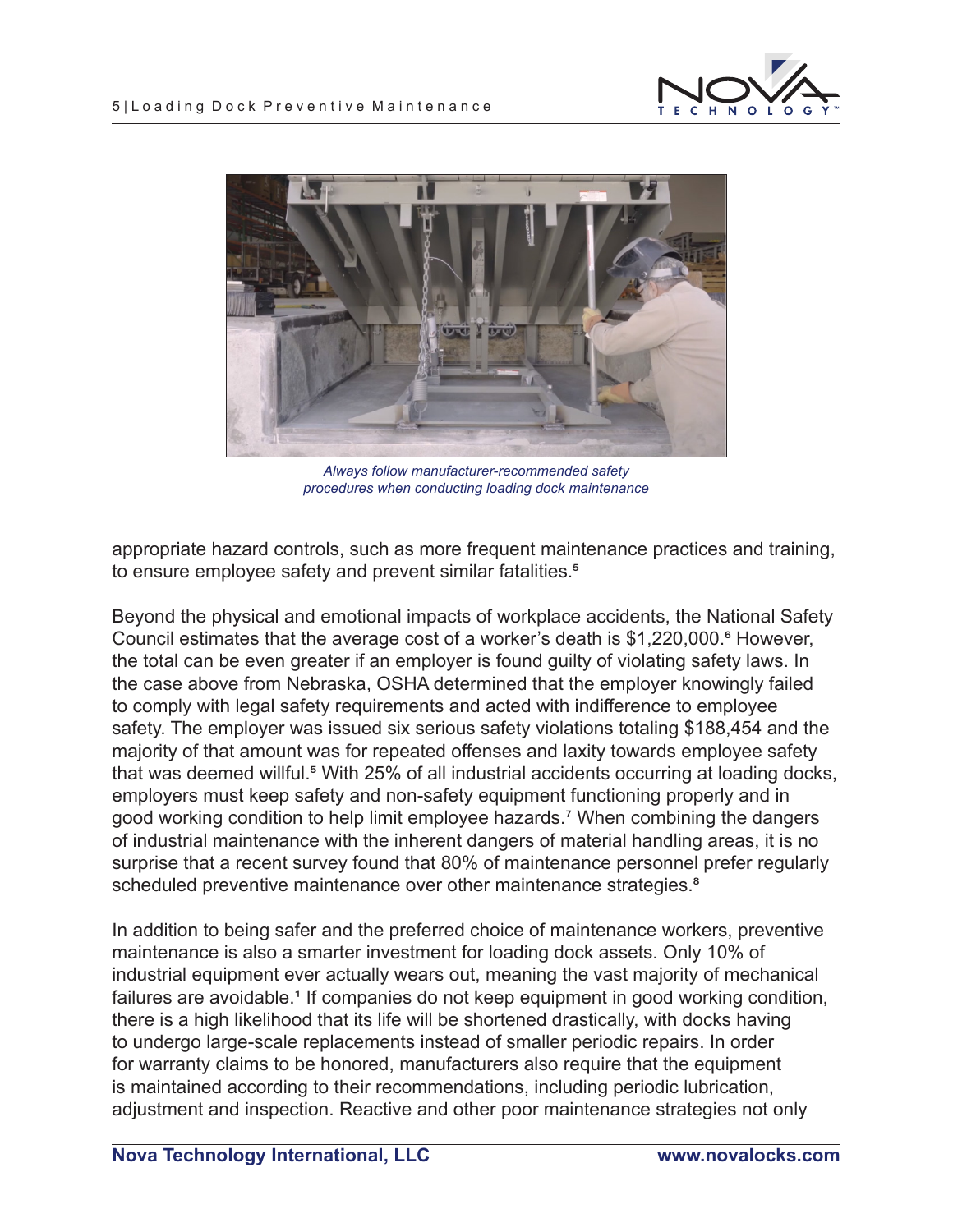

cause expensive, time-consuming repairs, but they can also reduce a company's production capacity by as much as 20%.<sup>9</sup> Every time a piece of equipment is run to failure, it needs to be replaced. At the loading dock, this can cause extensive, unplanned stoppages, as most dock equipment is vital to the material handling process and functions as a safety essential for forklift operators, aids in protecting the building or is necessary for creating a bridge from the dock to the trailer for cargo to travel over. If a dock cannot be used because of critical equipment failure, warehouses may be unable to ship or receive goods or have to redirect operations to a different dock, causing delays to productivity and bottlenecking trailers and shipments to one location. These types of delays and last-minute reorganizations occur more frequently than one might expect. Roughly 82% of companies experienced at least one instance of downtime in the last three years and these interruptions can cost an estimated \$50 billion every year, with most factories losing between 5% and 20% of their productive capacity.<sup>1</sup>



*Routine maintenance for the NOVA Truck Lock™ Vehicle Restraint requires replacing the Juice-E fluid annually*

Utilizing a planned, time-based preventive approach allows technicians to evaluate equipment before it fails so facilities can avoid unplanned downtimes by scheduling repairs or adjustments whenever is most convenient. Along with helping operations run more smoothly, preventive strategies can also lead to a reduction in overall service costs, breakdowns and accidents. The reduction in maintenance costs can range from 15% to 98% and the return on investment is very favorable, with most facilities reporting significant savings as a result of investing in improved maintenance; reports include 35% to 45% reductions in downtime and 65% to 95% reductions in defects.10 Assets that are kept in good condition perform better and can lead to improved efficiency and longer life use, but not all dock equipment or products need the same frequency of inspections. In the next section, we will discuss how to use inspection checklists and the regularity that preventive inspections should be performed.

**Nova Technology International, LLC www.novalocks.com**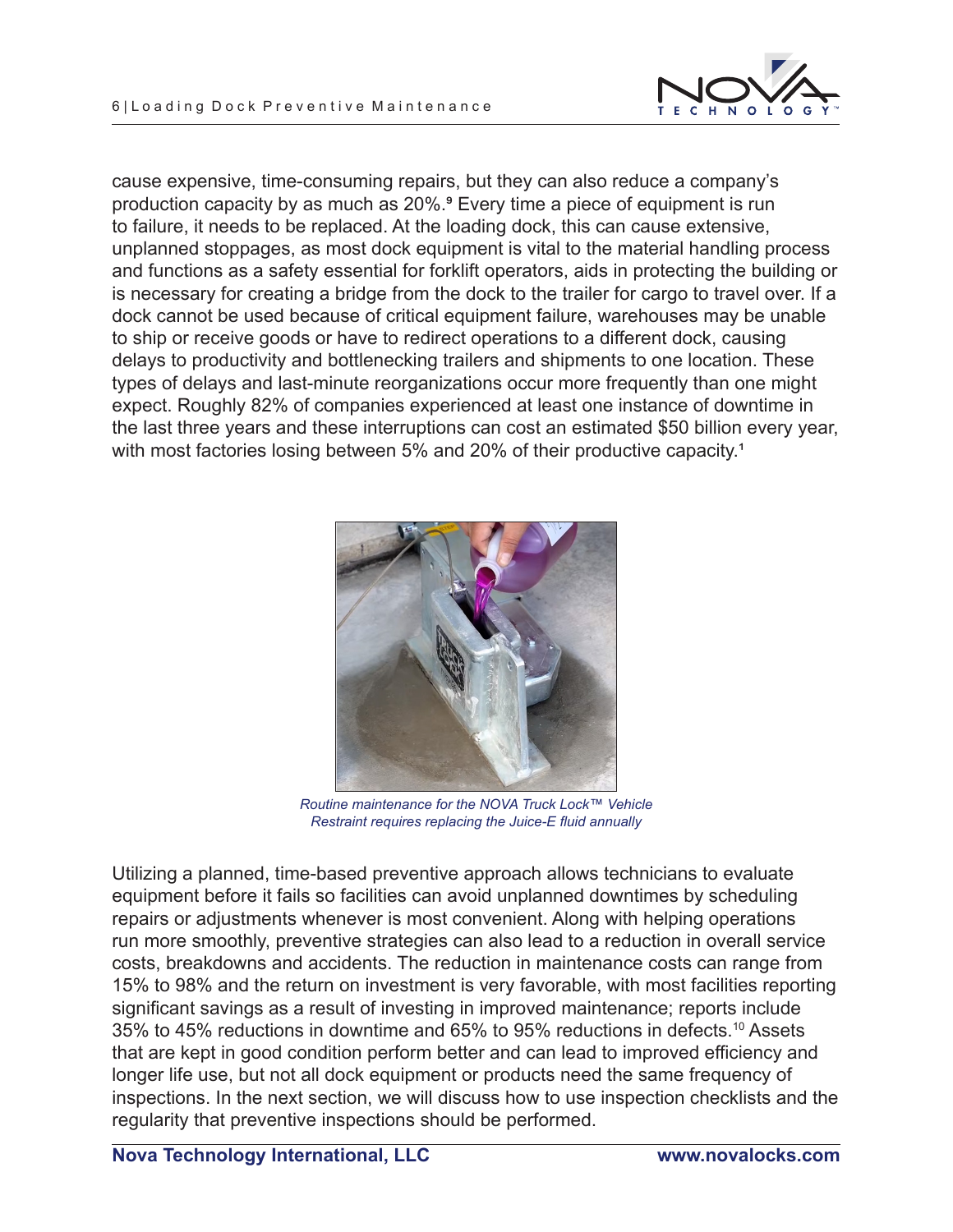

## **Inspection Checklist**

Checklists are one of the easiest ways to ensure that preventive maintenance is conducted consistently and thoroughly at your loading dock. They provide step-bystep instructions for technicians to follow to ensure that all critical operating parts are inspected and that areas of potential hazards are addressed. It is important to remember that there is no one-size-fits-all checklist for equipment and each list should be specialized to each piece of equipment. Even items that fall under the same category, like dock levelers, require separate checklists due to the various components used in mechanical, hydraulic or air-powered models. Also, not all dock equipment will require the same frequency of maintenance as others. Preventive maintenance should be scheduled based on the amount of equipment usage; more frequently used equipment will require more servicing than items that are only used intermittently.

|                 |                                                 |          | <b>Dock Seals and Dock Shelters</b> |          | PREVENTIVE MAINTENANCE CHECKLIST |
|-----------------|-------------------------------------------------|----------|-------------------------------------|----------|----------------------------------|
| <b>CUSTOMER</b> |                                                 | DOCK#    | DOCK#                               | DOCK#    | DOCK#                            |
|                 | Dock Seal □ or □ Dock Shelter:<br>Model Number: | Serial # | Serial #                            | Serial # | Serial #                         |
|                 | <b>DOCK SEALS</b>                               |          |                                     |          |                                  |
|                 | Inspect condition of fabric and wear pleats     |          |                                     |          |                                  |
| 2               | Inspect all fasteners/perimeter anchors         |          |                                     |          |                                  |
| 3               | Inspect all seams                               |          |                                     |          |                                  |
| 4               | Inspect foam core                               |          |                                     |          |                                  |
| 5               | Inspect & adjust any counterbalance             |          |                                     |          |                                  |
| 6               | Inspect framework of pads                       |          |                                     |          |                                  |
|                 | Inspect bumper condition                        |          |                                     |          |                                  |

*Preventive maintenance checklists should provide step-by-step instructions for technicians*

According to OSHA, a good maintenance system should include written instructions for regular inspections of safety equipment. Inspections should be documented as to the date, time and type of equipment inspected, as well as who conducted the inspection.<sup>2</sup> Detailed records allow facility managers to check that the proper maintenance repairs or replacements were made or if the hazard still exists. All components that aid in the operation should be inspected to help determine if the equipment is in good working condition. OSHA regulations require employers to implement a maintenance system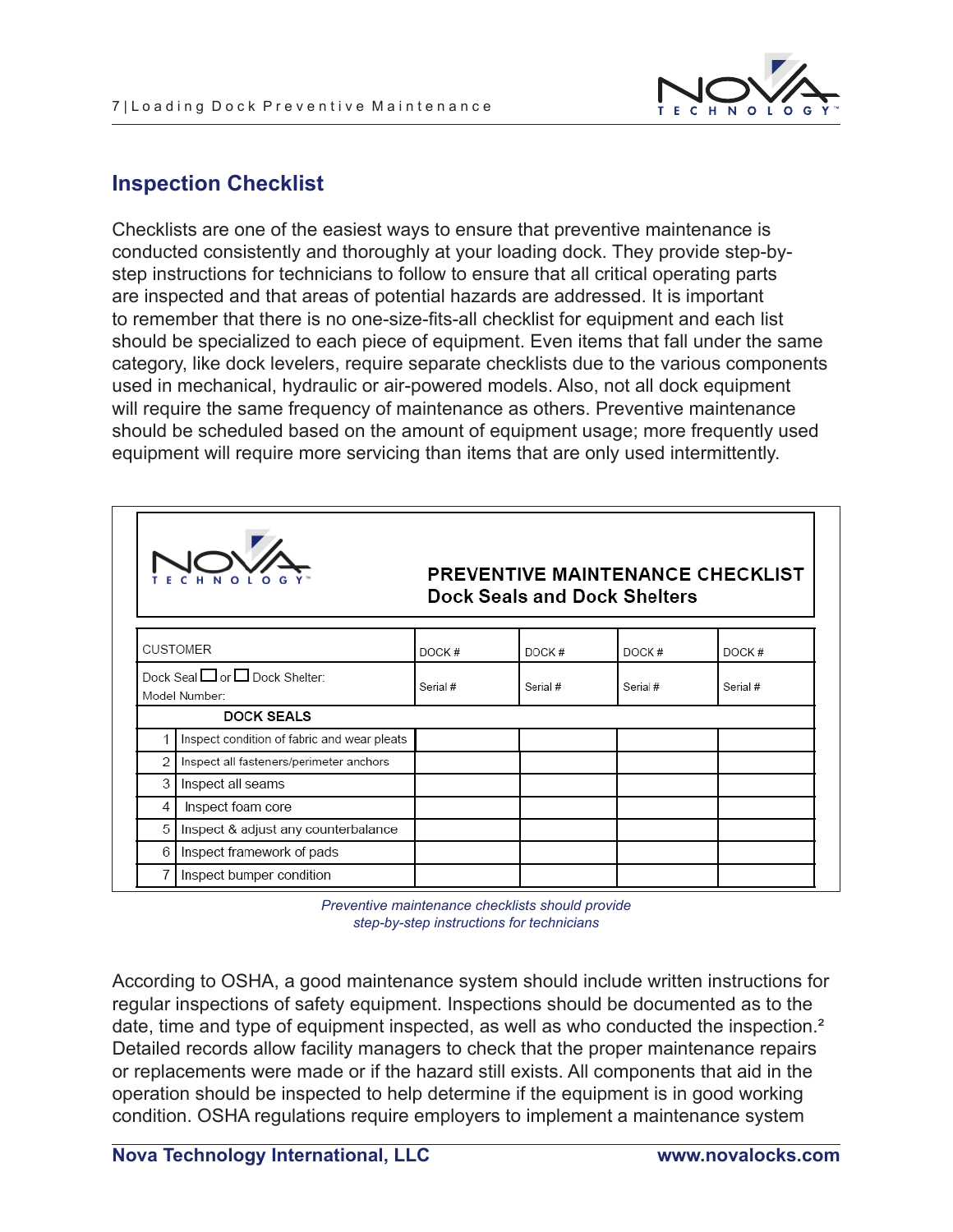

that ensures safety equipment remains effective and prevents new hazards from developing due to malfunctioning non-safety equipment.² Outlined in their Recommended Practices for Safety and Health Programs, OSHA suggests the following for inspecting the workplace for safety hazards:

- Conduct regular inspections of all equipment
- Document inspections for later verification that hazards were corrected
- Use checklists that highlight things to look for; typical hazards fall into several major categories, including equipment operation and equipment maintenance
- Follow routine preventive maintenance practices of equipment, facilities and tools to help prevent incidents due to equipment failure

These guidelines are intentionally broad to fit any work environment or industrial machinery, but the same method of approach should be adopted when conducting evaluations on loading dock products and equipment. Checklists should focus on all aspects that influence product performance at the loading dock and each type of product should have instructions that are specific to the particular type of equipment.

#### **Key Takeaways**

According to OSHA, the main goal of proactive maintenance is to prevent workplace injuries and deaths, as well as the suffering and financial hardships these events can cause for workers, their families and employers. OSHA recommends practices that find and fix hazards before they can cause injury or negatively affect business operations and are a far more effective maintenance approach overall.<sup>11</sup>

The savings from deferring routine maintenance, like lubricating moving parts or replacing worn components ahead of breakage, are quickly negated by costs associated with emergency services for unexpected breakdowns, equipment failure, void warranties and major replacements.

In this white paper, you learned:

- The differences between reactive and preventive maintenance
- Dangers and risks associated with poor maintenance strategies
- Why proactive approaches are necessary for safety and efficiency
- Various economic benefits of preventive maintenance
- Criteria for routine loading dock equipment inspections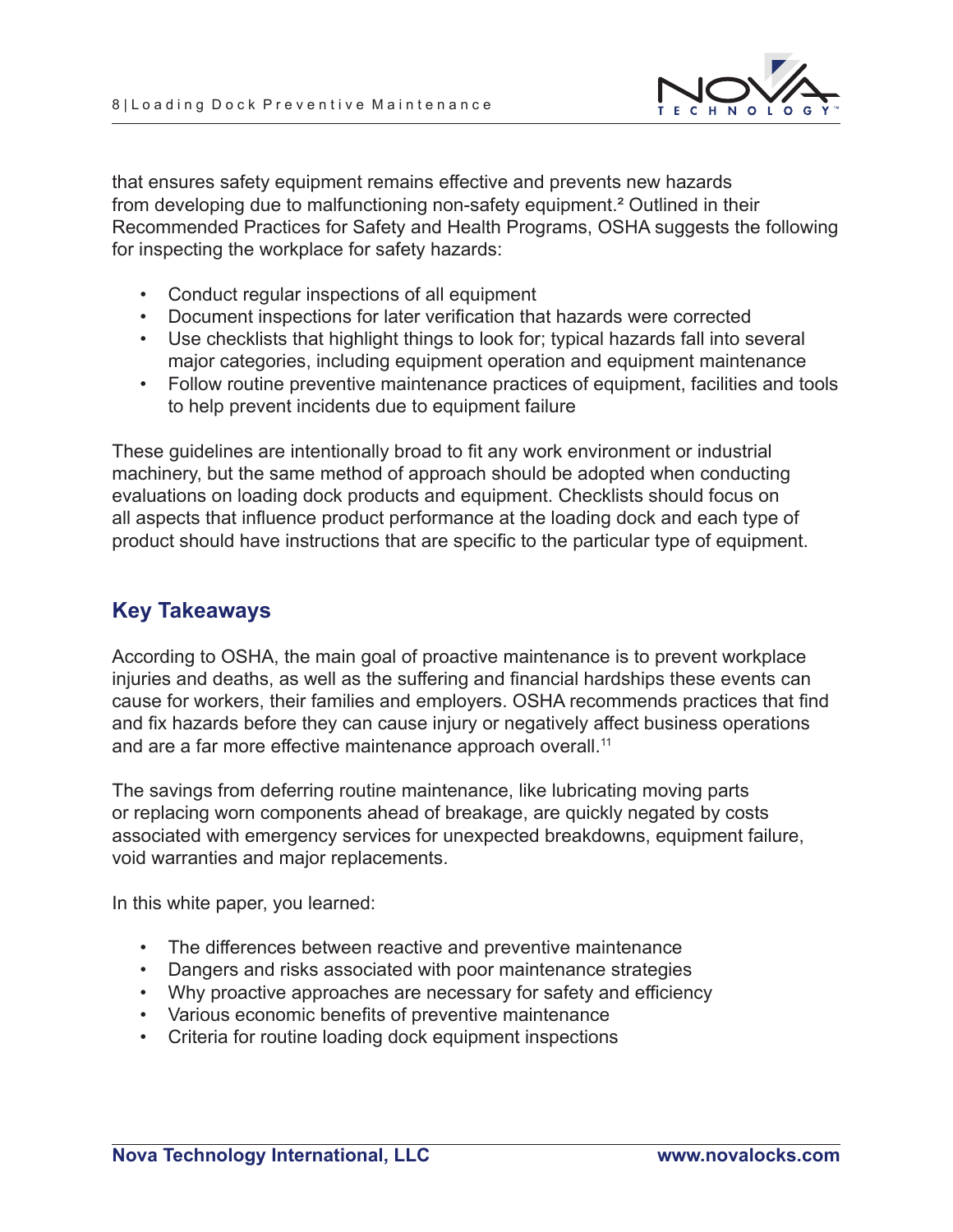

Regular maintenance not only helps prolong the life of your assets but can also improve efficiency, circumvent accidents caused by equipment failure and prevent downtime to maximize facility productivity and profitability. Keeping proper maintenance documentation on all equipment allows facility managers to confirm that hazardous or faulty equipment was repaired. Although not all manufacturers include maintenance documents for their equipment, NOVA Technology provides a comprehensive preventive maintenance checklist to guide technicians during inspections. Our checklist follows OSHA recommendations for regular maintenance to increase worker health and safety, and each equipment model has a distinct inspection sheet to ensure the critical operational components for each item are thoroughly checked, cleaned and serviced.

The comprehensive NOVA Preventive Maintenance Checklist is readily available for free on our website at http://www.novalocks.com/wp-content/uploads/NOVA-Preventive-Maintenance-Checklist.pdf. It can be used to perform inspections on Mechanical Dock Levelers, Hydraulic Dock Levelers, Air-Operated Dock Levelers, Manual/Automatic Vehicle Restraints and Dock Seals and Shelters, and includes a sheet for Summary of Recommended Repairs for Loading Dock Equipment.

## **About NOVA Technology**

NOVA Technology is an international manufacturer and distributor of loading dock equipment and accessories. For over 30 years, NOVA has provided the innovation, reliability and resources needed for our customers to handle the continuously evolving needs of the material handling industry. We offer a variety of dock levelers, seals and shelters, vehicle restraints, light communication systems, dock lifts, safety barrier products and a selection of aftermarket parts and accessories. All of our products are designed to maximize safety, productivity, security and environmental control at loading docks and throughout commercial facilities. Call us today at 1-800-236-7325 or send an email to sales@novalocks.com for more information or to find a dealer in your area.